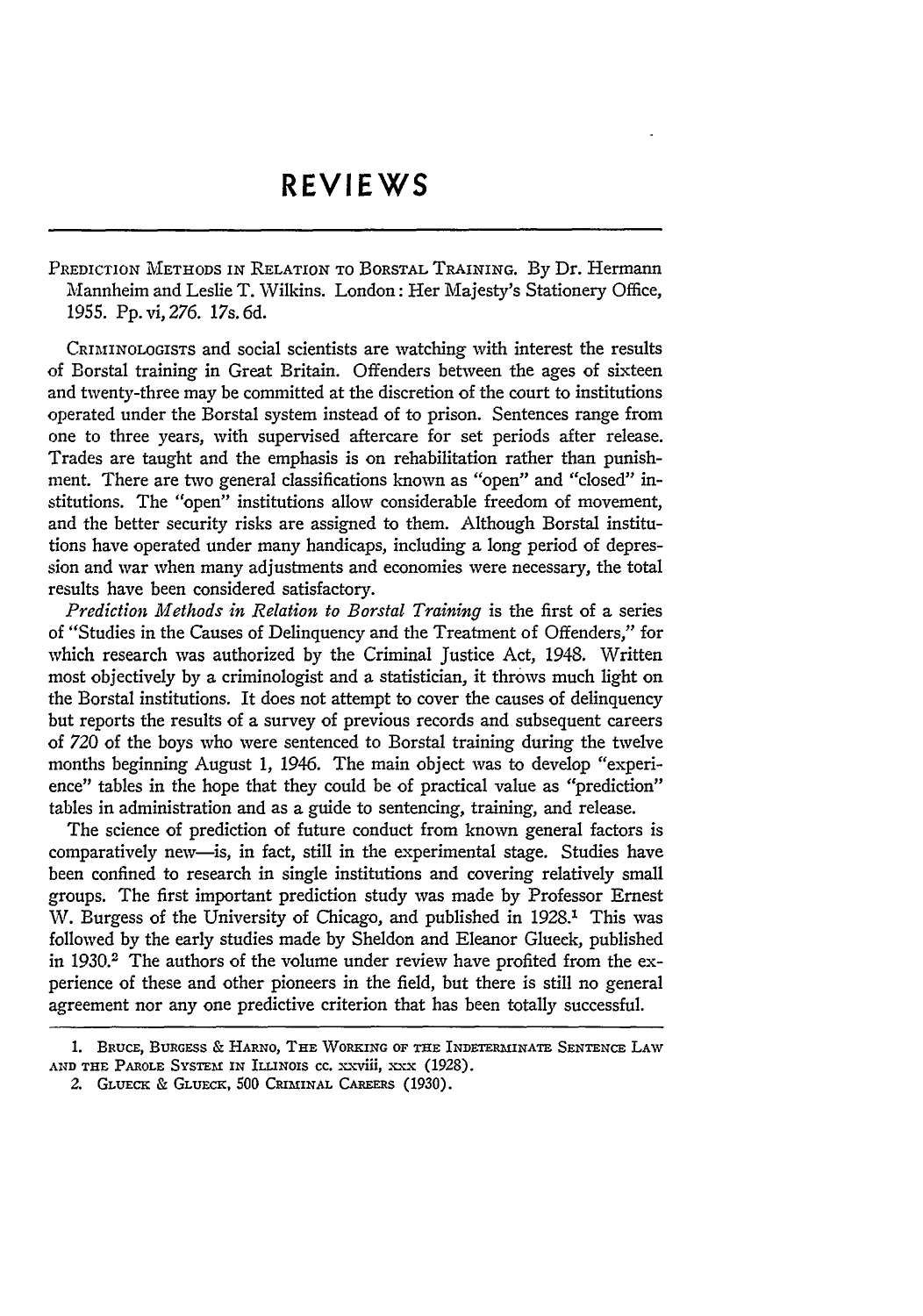The present study covers one in every three entrants to the twelve Borstal institutions in operation in 1946, the individuals averaging eighteen years of age at the time of commitment, with sentences averaging 17.7 months followed by various terms of supervision. About two-thirds of the group either admitted previous crimes or had criminal records; about twelve per cent bad committed eight or more crimes. Of the 720 boys included in this study, forty-five per cent were considered "successes" in that they had no recorded reconvictions other than simple fines after release from Borstal up to the time the follow-up records were closed on August 31, 1951, and fifty-five per cent were considered "failures" in that they were known to have committed further crimes after release prior to the same date. The average period from time of release to this date was  $3\frac{1}{2}$  years. It was by this tenuous and questionable dividing line between success and failure that all factors were rated.

In the final analysis the prediction factors were narrowed down to seven, and came from only 385 cases in which all these factors were known. Various weights were given to each factor. The most heavily weighted against "success" was a record of drunkenness. Instability of employment was weighted variously, heavy weighting being given for a period of employment of less than one month, and the weighting decreasing in inverse proportion to the length of employment. For an employment period of eighteen months there was no weighting at all. Other factors were previous fines, commitments to prison or Home Office Approved School (which, interestingly, were weighted equally), probation, not living with parent or parents, and homes in industrial areas. Final prediction tables were used subsequently on a sample of 215 of the 1948 Borstal group and proved satisfactory.

Of the prediction factors only two were related to treatment. On the basis of the limited data it was observed that those who had been placed on probation for previous crimes were more likely to be "successes" than those who had been fined; also that the "open" Borstals were more successful than the "closed." In reaching this conclusion the authors of course gave consideration to the obvious probability that the better risks were put on probation or assigned to "open" Borstals.

Interpretation is the convincing element of all statistics, and this is governed by the thinking and bias of the interpreter. These authors have been singularly cautious about making their own interpretations, and have been very careful to give various points of view; so much so that it is difficult to draw positive conclusions from these statistics. For example, it was found that boys who were convicted of crimes at an early age more often came from families with criminal records, but observing the obvious connection between these two facts, the authors pointed out that possibly such boys were "picked up" by the police more quickly than those whose families had no crime record.<sup>3</sup> A similarly unbiased approach is followed throughout the entire volume.

<sup>3.</sup> P. 115.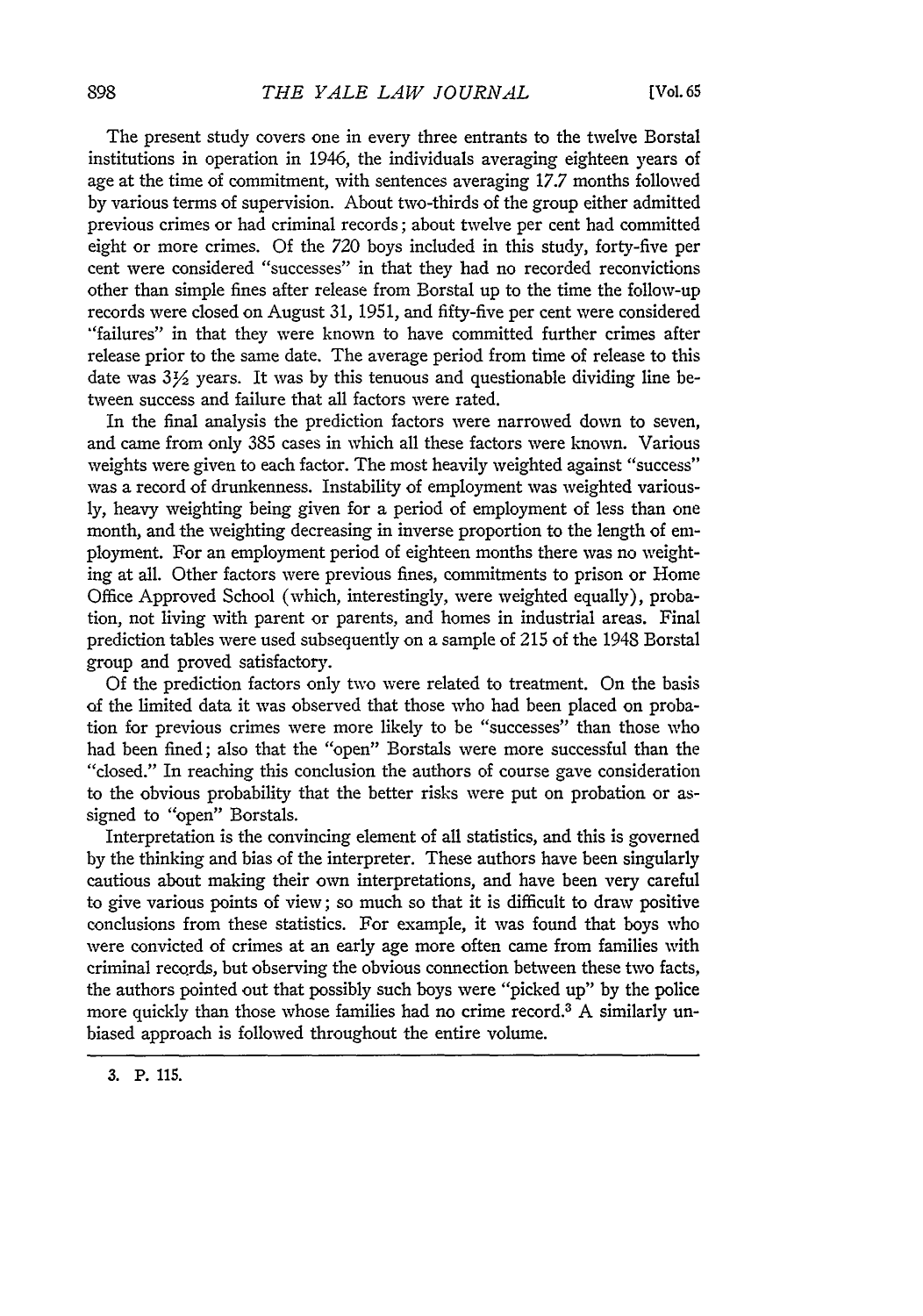Unfortunately, the information from which the analysis had to be made was quite limited. Information in official files was supplemented by interviews with the ex-prisoner or his relatives by an experienced field investigator, but even this method failed to produce very satisfactory material. It was impossible to classify the environmental status of the various homes. Very little with regard to the vital early years was known. No consideration was given to physical handicaps. All of these factors are important in any study of delinquency-for instance, of the eighteen typical case histories described in chapter VIII, the majority showed a combination of physical defects and poor home relationships, and one-third were mentally defective or subnormal. The authors recognized the deficiency in their material but felt that known factors may have reflected the unknown factors sufficiently for the purposes of prediction. It is known that most Borstal boys come from low-income groups, and the authors felt justified in assuming from the information at hand that the majority of the boys included in this study came from either broken or over-crowded homes. It is still regrettable that there were no data to show to what degree overcrowding, insecurity or extreme poverty affected individuals.

Even though the authors were not concerned with causes of delinquency, the facts revealed in this connection by the study are too glaringly apparent to be ignored. The large percentage of larceny cases among the crimes committed points to the importance of economic circumstances as a conditioning factor. All of the boys were born during the period between 1924 and 1930. Their formative years had been lived during a world-wide depression and war, felt most distressingly in England as we know. Over sixty-five per cent of the boys whose records were available were under sixteen at the time of their first recorded crime; and most of their first crimes were forms of stealing. Similarly, of the crimes for which the 720 boys were committed to Borstal, 674, or over ninety-three per cent, were crimes of stealing. There were only eleven assaults, four sex crimes, and two wilful damage and arson crimes, constituting less than three per cent of the total. Another seventeen boys were sent to Borstal for absconding from the Home Office Approved School, an institution to which juvenile delinquents are committed. The remaining twelve were listed under "Others [crimes] including breach of recognition."<sup>4</sup> Examination of the probable causal connection between the large number of crimes of stealing and the social and economic conditions of those involved is indispensable to any evaluation of this type of antisocial behavior. Such behavior might be considered fairly normal in view of the economic conditions, or it might be the beginning of the "criminal career" to which the authors so often refer. To illustrate my point, we now look lightly on the crime of poaching, once punishable by death although it was necessary for many destitute families to poach in order to exist.

There are other tantalizing hints in this volume about the causal factors of delinquency. Although there was little material about the early life of those

4. P. 82.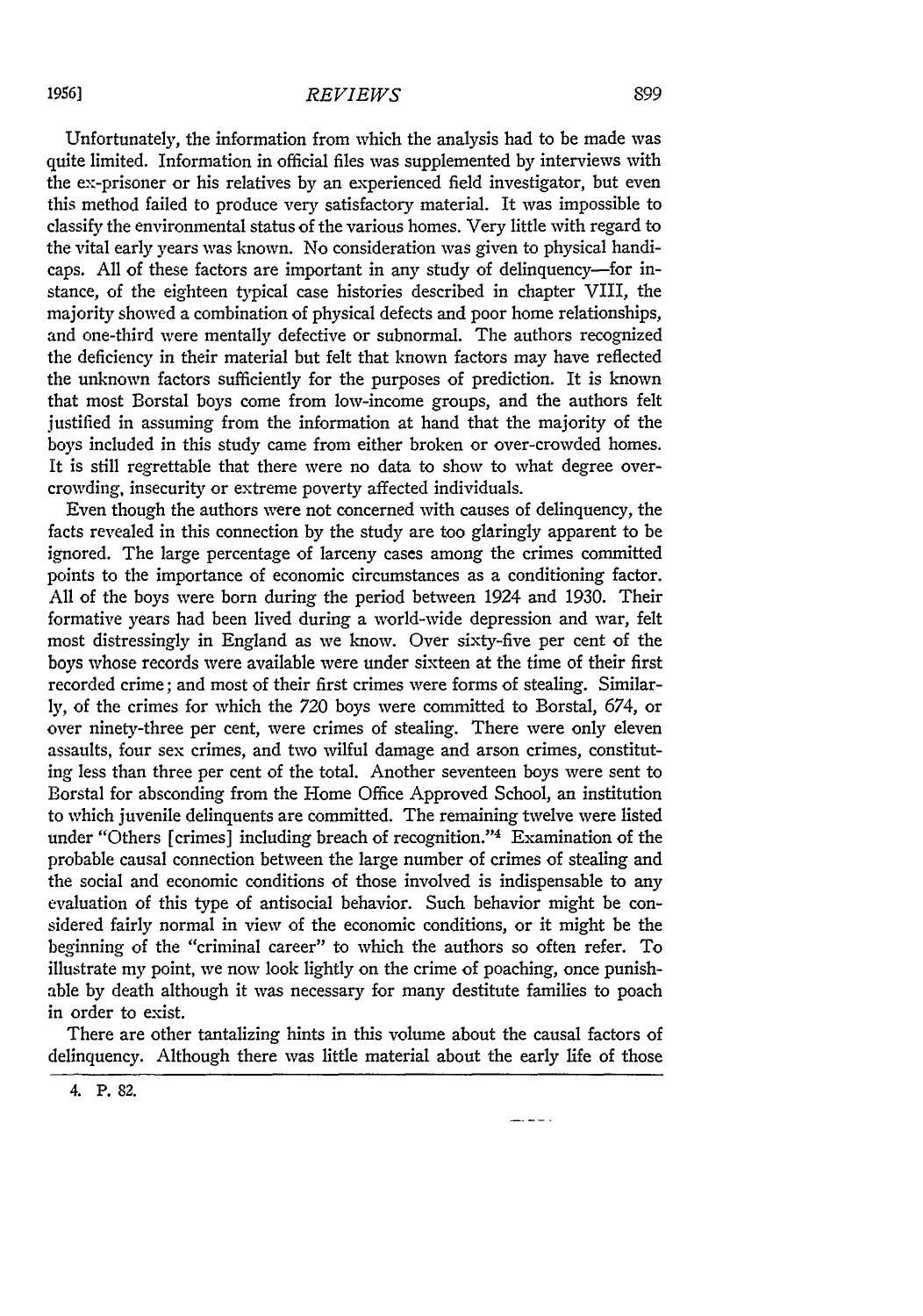studied, it was found that at the time they committed the crimes for which they were sent to Borstal, 381, or over sixty-one per cent of those for whom this information was available, came from broken homes, institutions, or the armed forces, were living alone or with relatives, or had no fixed abode. But, alas, complete information is not available, so we are not told what relation these cases bear to the norm.

Occupational skills taught at the various institutions included carpentry, bricklaying, farm work, painting and decorating, shoe repairing, tinsmithing, wood machine work, saddlery, marsh reclamation, blacksmithing, cooking, and laundry. Yet, on discharge only fifty of the group went into skilled trades, 293 entered the armed forces, and the remainder, including eleven who had been engaged previously in skilled trades, entered laboring or other unskilled work. (This did not include 139 about whose employment there was no information.) The authors apparently took for granted that:

"There is little point in showing that Borstal boys do not often have 'good jobs' since employers will seldom be prepared to accept for a 'good job' the youth who has a record. Since the great majority of Borstal boys have a crime record before entry to Borstal, the inter-association between crime and opportunity of employment will already have begun to operate. The majority of lads at entry to Borstal come from unskilled occupations and the majority return to such grades of work."<sup>5</sup>

Truly, it would seem that re-education of employers toward a change of attitude is essential to the success of the Borstal system.

In spite of its limitations, this study should be helpful to all correctional institutions as a guide to information that should be included in case records complete objective data being useful, as the authors point out, as an adjunct rather than a replacement of subjective judgments. The statistical methods and materials will be a substantial addition to previous prediction and experience studies-although the authors point out that their validation would prove their value only for Borstal. Criminologists will find thought-provoking even though not conclusive data.

We will look forward with interest to other volumes of this series in the hope that there will be enlightenment and progress toward prevention of antisocial behavior. Treatment at the level of Borstal or similar institutions, progressive though it may be, may be much too late. This is one conclusion that is inescapable upon reading this book.

JoHN **BIGGs, JR.f**

**5.** P. **125.** IChief Judge, Third Judicial Circuit of the United States.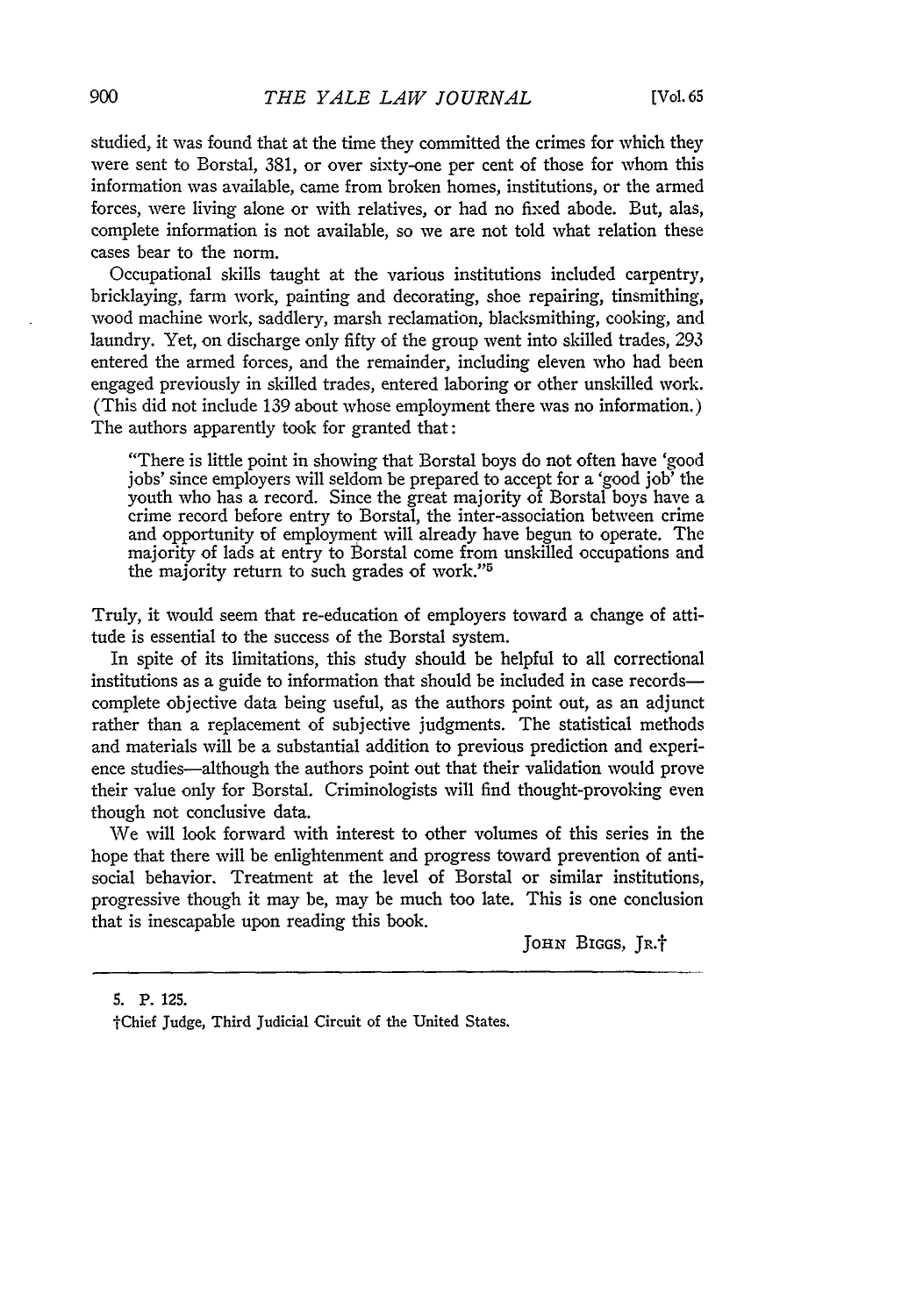## CONDUCT OF THE UTILITY RATE CASE. **By** Francis X. Welch. Washington, D.C.: Public Utilities Reports, Inc., 1955. **Pp.** xvi, 383. \$12.50.

LIKE Daniel Boone, Meriwether Lewis, William Clark, and a few other notables (Davy Crockett need not take a bow in this connection), Francis X. Welch, editor of the *Public Utilities Fortnightly,* has marked a pathway through the wilderness. To be sure, Mr. Welch has blazed his trail to benefit a comparatively small group-the guild of public utility lawyers-but they should be just as grateful to him as Susanna must have been to Old Daniel when her oxen were plodding toward Cumberland Gap in the gathering dusk.

Welch's guide into the swamp, his unique vade mecum, is the recently published *Conduct of the Utility Rate Case,* and it belongs in the saddlebag of every lawyer who undertakes such a proceeding. Nor does it make any difference whether the lawyer in question represents a utility client or speaks for simmering consumers. Help is here for him, and it could be very real help in a time of trouble.

Mr. Welch's companion volume, *Preparing for the Utility Rate Case* (published in  $1954$ ),<sup>1</sup> was written quite as much for the utility executive, rate department head or public relations director as it was for the lawyer, but his new work is aimed directly at the legal profession. Even the seasoned veterans of rate case warfare will find valuable suggestions in it; the novice would do well to devour its every page.

Are you preparing an application for increased gas rates or a petition to intervene on behalf of a rate-paying manufacturer? Turn to chapter IV for instruction and enlightenment. You will even discover forms that might successfully be followed-with an eye, of course, on your own statutes, local rules, regulations and precedents.

Are you faced with the problem of preparing testimony to justify either an increase in rates or their revision downward? Mr. Welch gives you an outline, states the basic concepts that must be covered and lists the witnesses (by occupation) whom your client should present to the tribunal.<sup>2</sup> He even indicates where you might go (outside the client's organization) for the professional services required.

Or are you perturbed about cross-examining the opposition's expert witnesses? Mr. Welch has some ideas for you,<sup>3</sup> and if you use even one of his scalpels skilfully and effectively, a portentous but unprepared expert may go home with his reputation neatly excised. Cross-examination in such circumstances is risky business, as this reviewer can testify: on two or three occasions he would have benefited his client more if he had "stood in bed." Indeed, rebuttal testimony by other experts may afford the better technique, as both Mr. Welch and Judge E. Barrett Prettyman of the Court of Appeals for the District of Columbia Circuit (in a recent address here at the University of

 $\mathcal{L}_{\mathbf{c},\mathbf{c},\mathbf{c}}$ 

*19561*

<sup>1.</sup> See Priest, Book Review, 65 YALE L.J. 118 (1955).

<sup>2.</sup> C.V.

**<sup>3.</sup> Cc.** X, XIII.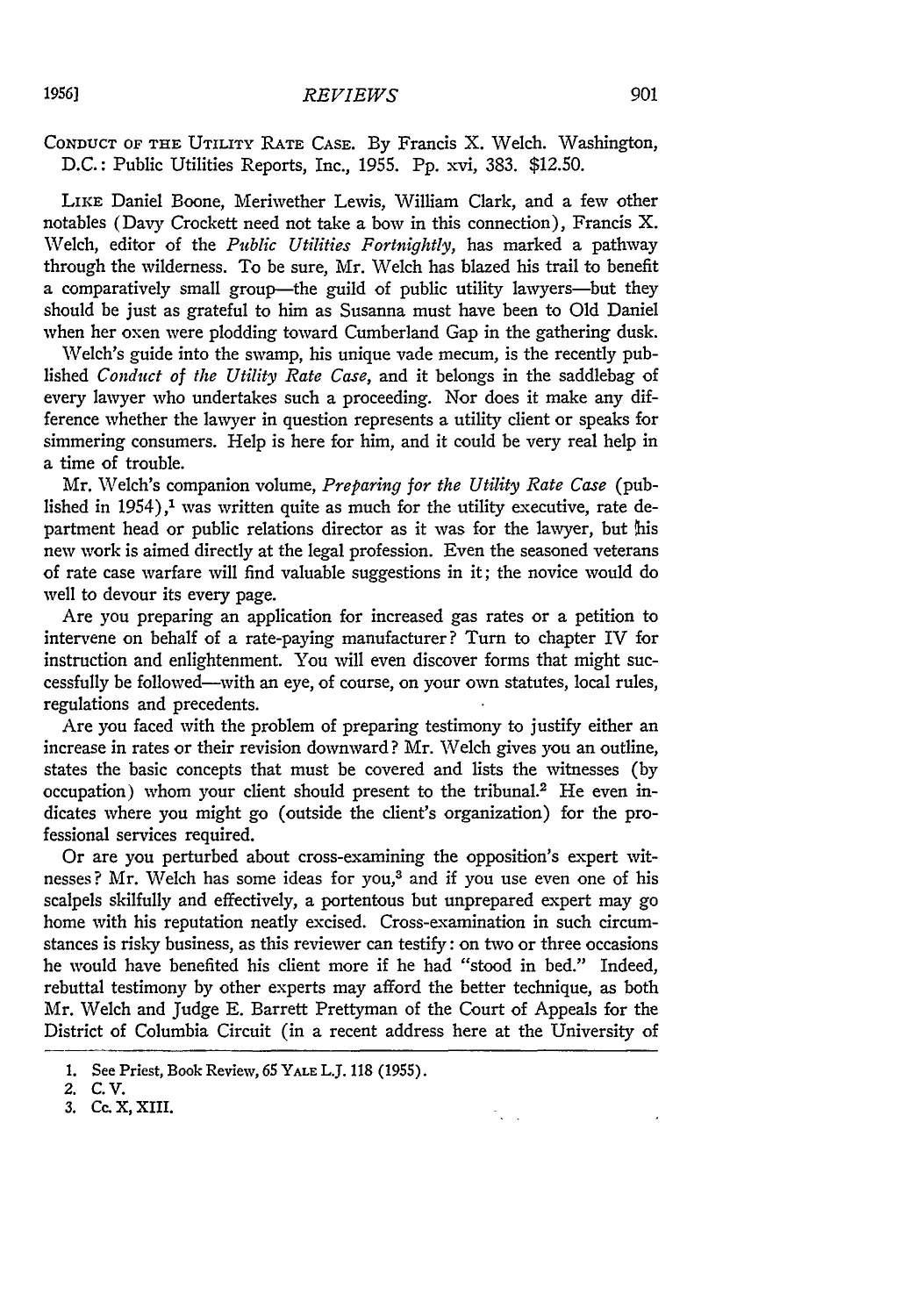Virginia) have indicated. But if you must cross-examine an expert, listen to Mr. Welch first.

*Conduct of the Utility Rate Case* is a practical volume from cover to cover, fairly bristling with suggestions which lawyers for both applicants and protestants at least should examine before they make final decisions about either strategy or tactics. Furthermore, several hundred cases are cited and accurately analyzed in text and footnotes, and counsel will discover that the author's diligent scholarship has provided seven-league strides toward a complete trial brief.

Moreover, the work is as admirable for its sound philosophy as it is for down-to-earth practicality. Many of Mr. Welch's observations deserve to be quoted, but none of them better expresses his wholesome point of view than these sentences from his foreword:

"Every public utility rate case is, or should be, in the public interest. Those who bring up a case before the regulatory authorities should think so, and be prepared to support that conviction, or else they should not bring it up. Those who resist, oppose, or question the pressing of a rate case should likewise be prepared to show that their resistance, questions, or counterproposals are also bottomed upon a conviction of public inter**est....**

"Viewed in this light, the public utility rate case theoretically does not have either proponents or opponents in the strict legal sense of contesting parties. It may, and generally does, inspire differences of opinion. These differences often require careful deliberation and finely wrought decisions before they can be resolved **by** the regulatory authorities. But it is nevertheless fundamental to the basic concept of public utility regulation that the over-all public interest is the prime objective and the ultimate goal of every rate case."<sup>4</sup>

"[I]t is the duty of the commission, weighing all factors, to resolve the case in the light of the ultimate objective—the public interest. All thus seek a common goal and to that end the procedural rules and evidentiary requirements of a rate case have largely been shaped and directed."'

These admonitions are too frequently ignored in the heat of a rate case controversy, when no holds are barred and quite forgotten are the overriding interests of that uncommon man, the consumer who is entitled to the best possible service for the lowest reasonable rates. But Mr. Welch's precepts deserve to be pondered by regulatory commissions and their staffs, by utility executives, by responsible community representatives and by the lawyers themselves, on whichever side of the table they may happen to be sitting.

Just one minor flaw: typographical errors rear their spiny, ugly heads just often enough to try the patience of an old proof-reader. Was proof examined more carefully for authors of the law books of an earlier generation? Or have the years sharpened our ancient optics? Don't tell us!

A. J. G. PRIEST†

<sup>4.</sup> P. xiii.

<sup>5.</sup> P. xvi.

tProfessor of Law, University of Virginia.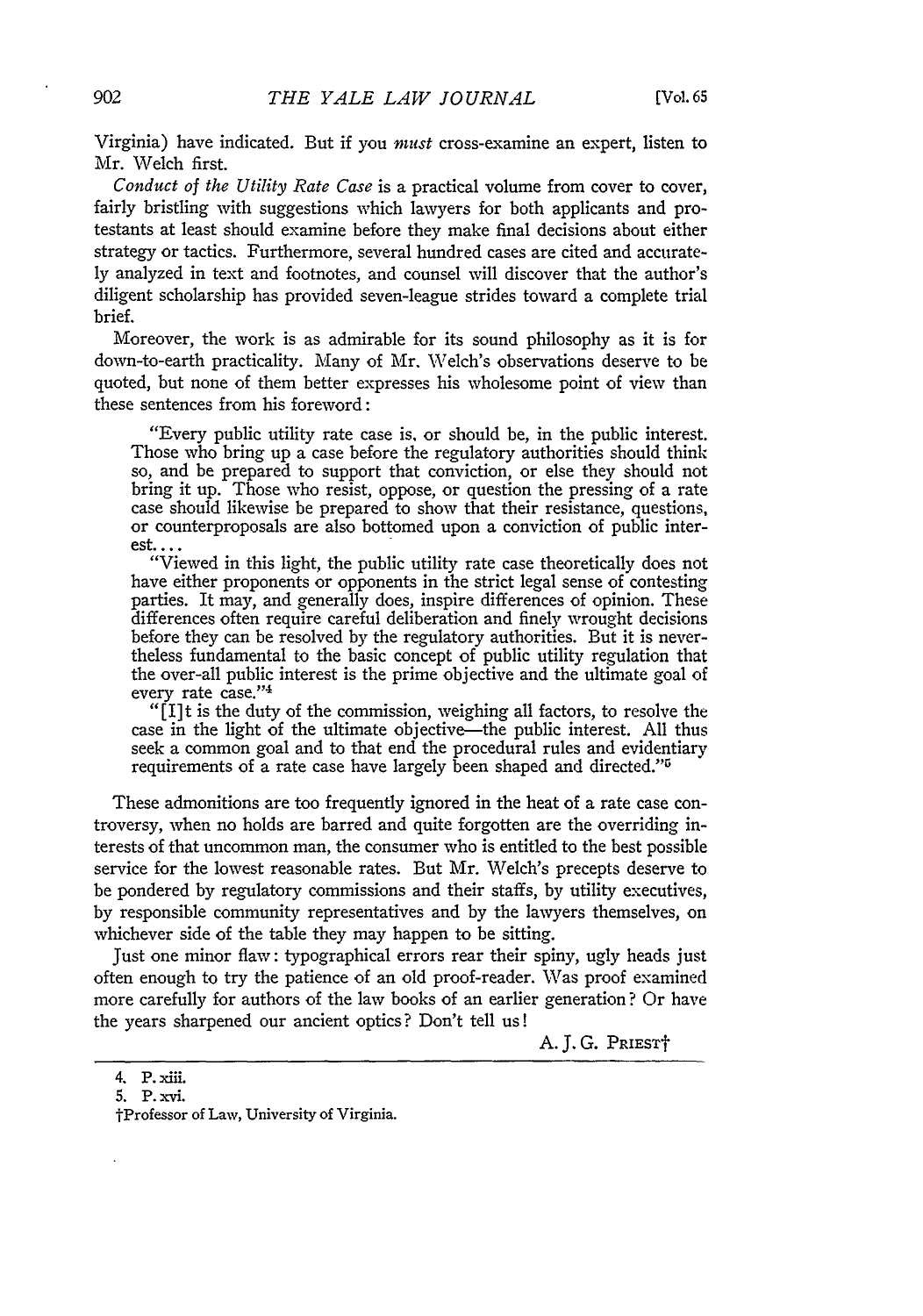**THE** FEDERAL ANTITRUST PoLIcy. By Hans B. Thorelli. Baltimore: The John Hopkins Press, 1955. Pp. xvi, 658. \$8.00.

THIS book is an extremely detailed study of the genesis of the Sherman Act and developments in federal antitrust policy during the period 1890 through 1903. An "underlying postulate" is that

"the study of public policy **...** runs the risk of becoming sterile unless a synthesis is attempted from time to time on the basis of knowledge made available and systematized by such differing social sciences as law, economics, history, political science, and the study of public opinion."<sup>1</sup>

Another postulate is that most of the central characteristics and problems of antitrust policy had already appeared by the year 1903, so that

"such a comparatively broad-gauge study as is here attempted, even if somewhat narrowly confined chronologically, should help materially toward the understanding of later-day developments in the field."'2

With these general goals in mind, the author sets forth three specific purposes:

(a) "to push the frontiers of research concerning the federal antitrust policy somewhat further in various directions,"

 $(b)$  "to present between two covers the materials needed for a synthesized social science interpretation of the origination and institutionalization period of that policy," and

(c) "to make such a synthesis."'3

Dr. Thorelli has clearly fulfilled his first two purposes. His research covered materials-such as the administrative archives of the Justice Department and organs of public opinion-not previously examined, at least in a study of antitrust policy. And he has certainly put between two covers more information on his particular subject than will be found in any other single manuscript. Part I of the book, entitled the "Genesis of Antitrust," contains a chapter on the common law background of monopoly and restraint of trade; two chapters on "Economic, Social, Constitutional and Political Background"; and an exhaustive chapter on the legislative history of the Sherman Act. Part II, entitled "From Form to Substance, 1890-1903," contains two chapters on "Econonlic, Social and Political Trends"; one on enforcement efforts during four presidential administrations; a chapter on judicial interpretations of the Act (apparently including every case, public and private) ; and a chapter on congressional activity in antitrust and related fields during the period. Not even these comprehensive titles convey fully the wealth of detail and diversity of topics that the author deals with.

Throughout the book, and especially in his final "synthesis" chapter, Dr. Thorelli draws a great many conclusions of varying significance, some of them much the same as those that other writers have reached, some different. Reviewing the common law background, he concludes that American courts,

**<sup>1.</sup> P. Vii.**

*<sup>2.</sup> Ibid.*

*<sup>3.</sup> Ibid.*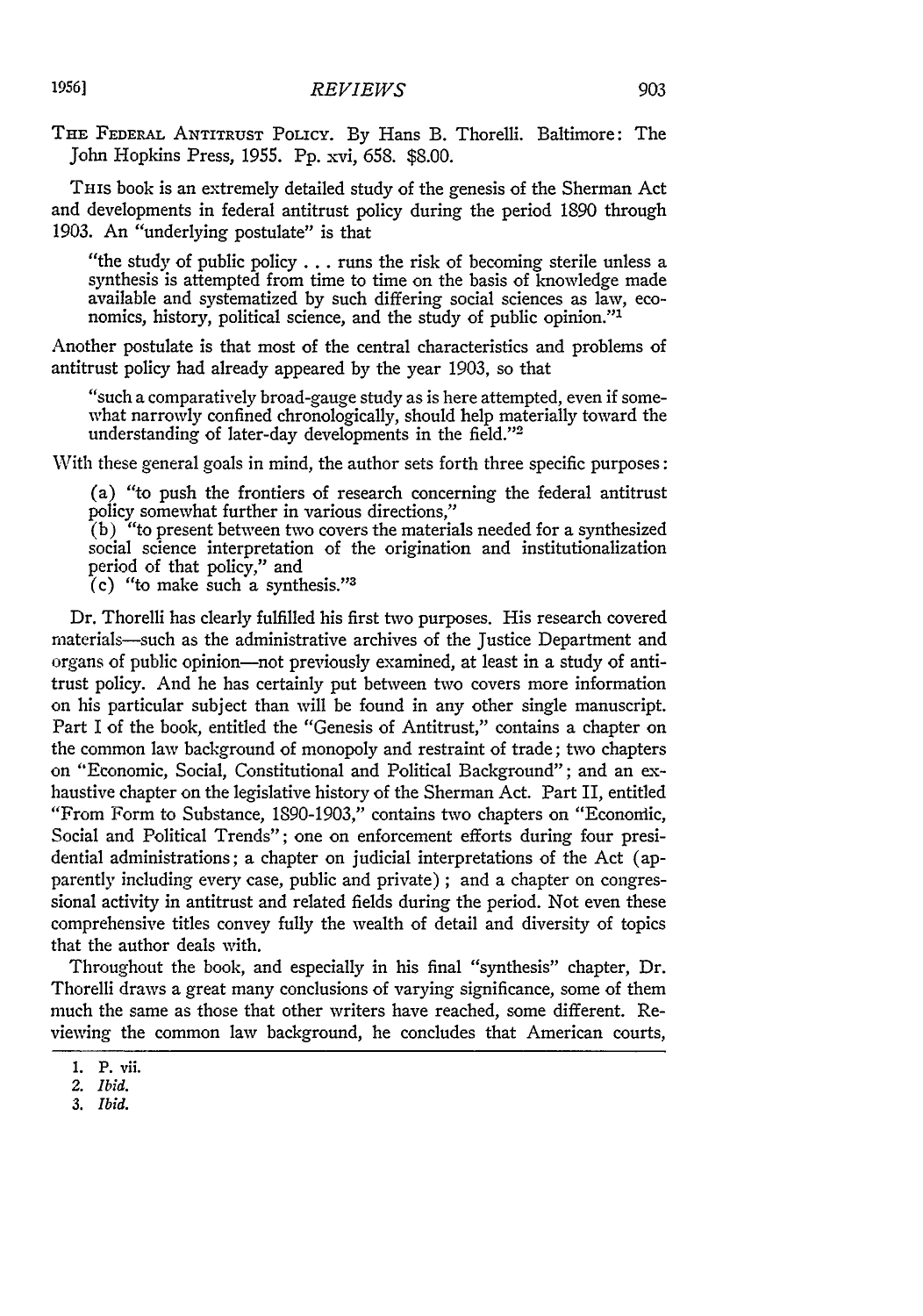while following the English courts in extending "restraint of trade" concepts from the ancillary covenant cases to cases on general restraints, made much less use of the "rule of reason" and hence developed a much stronger antimonopoly doctrine.<sup>4</sup> Concerning popular opinion in the late eighties, the author believes that while the evidence is "inconclusive," the truth is somewhere in between the "traditional" position of those who thought the Sherman Act was the product of an irresistible tide of public opinion, and that of John D. Clark, who thought it was the result largely of tactical considerations of partisan politics.5

Examining the legislative history of the Sherman Act, Dr. Thorelli concludes that "no doubt... the vast majority of congressmen were sincere proponents of a private enterprise system founded on the principle of 'full and free competition.' **"6** This "norm" was so obvious that little need was felt to resort to penetrating economic analysis. Indeed, the norm had a social as well as an economic content. While the ultimate beneficiary of competition was the consumer, the immediate beneficiary of an Act that Congress thought would protect competition was the small business proprietor-hindrances to whose "equal opportunity" were to be removed." The language of the Act itself was clearly intended to bring within the reach of the federal courts the body of the common law, a common law capable of changes and growth as the economy itself changed. Congress adopted broad phrases because it intended a flexible law that would reach new methods of achieving forbidden results. At the same time, it thought that this solution of the regulatory problem would be a largely self-enforcing one: general observance of a prohibitory statute would follow as a matter of course; and private parties, encouraged by the treble-damage provision, could be counted on to do most of the policing.

Reviewing the period 1890-1903, the author concludes, among other things, that a great part of the blame for the plight of antitrust enforcement can be laid to a striking apathy on the part of the administrations involved. The decision of the Supreme Court in the *E. C. Knight* (sugar trust) case **<sup>8</sup>**was a stumbling block, but even that can be blamed on poor government performance:

"It is quite probable that if the government had shown examples of *sales* of sugar *negotiated for interstate shipment* the outcome of the case would have been entirely different. The court was never given the chance to display that willingness to move with the times which marks antitrust jurisprudence during the latter half of the period."<sup>9</sup>

Dr. Thorelli's ultimate "synthesis" is that **by** the end of 1903 antitrust was "institutionalized."<sup>10</sup> Executive action, under Roosevelt, had commenced in

- **9.** P. **599.**
- **10. P. 560.**

<sup>4.</sup> **Pp.** 52-53.

<sup>5.</sup> **Pp.** 162-63.

<sup>6.</sup> P. 226.

<sup>7.</sup> *Ibid.*

<sup>8.</sup> United States v. E. C. Knight Co., 156 U.S. 1 (1895).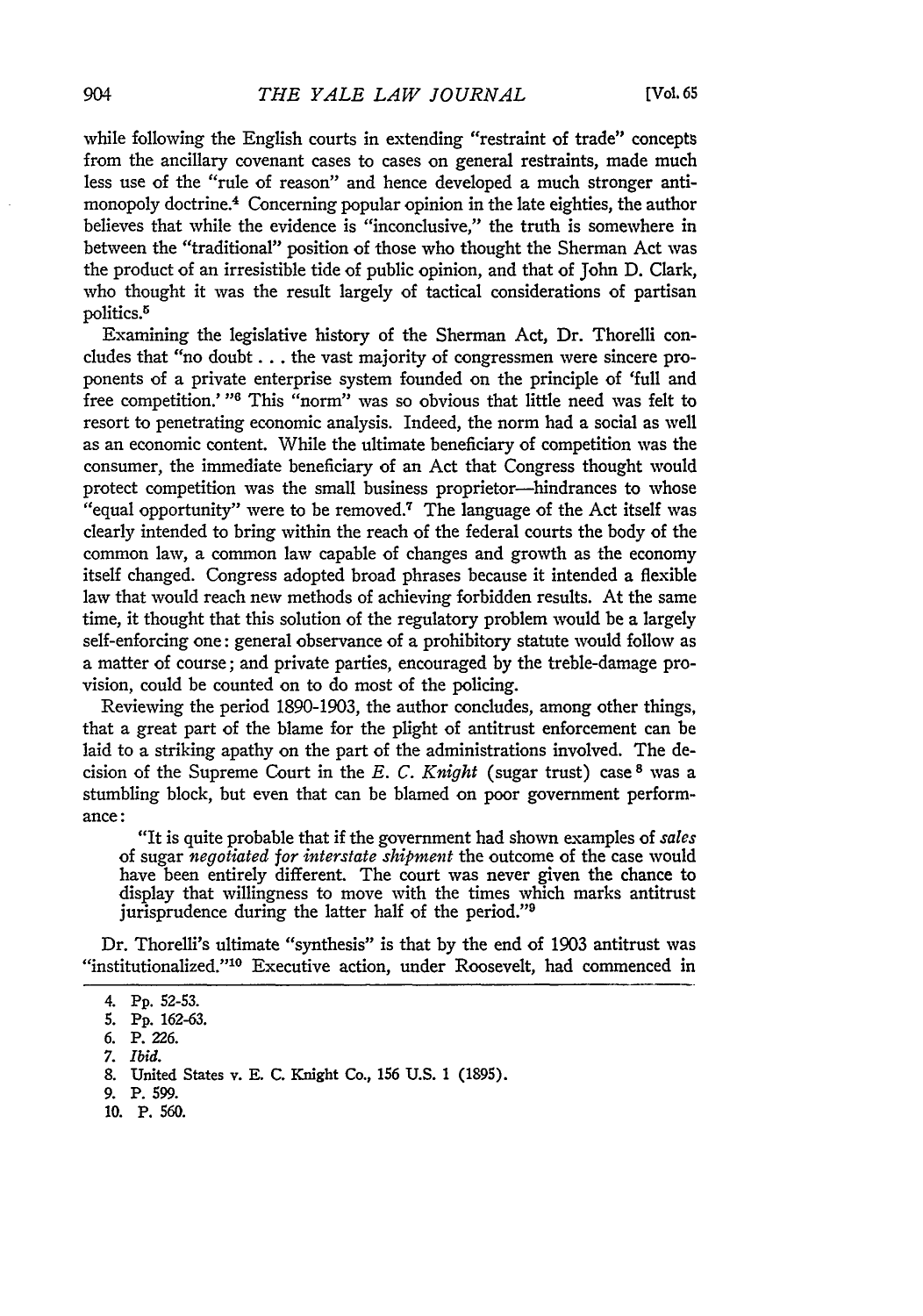earnest. A special enforcement division was created in the Justice Department, and supported with earmarked funds. Congress passed the Expediting Act,<sup>11</sup> and created a Bureau of Corporations, within the new Department of Commerce and Labor, to investigate and gather data on corporate enterprise. Finally, "a year later the Supreme Court decision in the famous *Northern Securi-*

*ties* case . . . removed all legitimate doubts as to the wide scope and great potentialities . . . of the Sherman Law."<sup>12</sup>

This book should prove useful as a collection of historical materials. In other respects, its merits are few. The analytical discussions are diffuse and disorganized, and such conclusions as those on the *Knight* case make one doubt the soundness of the rest.<sup>13</sup> What the author calls synthesis is more nearly agglomeration. Even the ultimate synthesis, that antitrust was "institutionalized" by 1903, is spongy and unconvincing. To cite but a minor point, if the *Northern Securities* case had gone the other way, as it very nearly did, the decision would have "de-institutionalized" antitrust quite considerably.

Moreover, the author's analysis rarely focuses on matters pertinent to current problems of antitrust policy and enforcement. He concludes that Congress deliberately provided for a degree of flexibility (vagueness) in the law, and at the same time expected "general observance" of its provisions; but he neither notes nor discusses the substantial inconsistency of these two points of view or the ways they might have been reconciled. He devotes but one paragraph to the appropriateness of leaving to the courts the application of broad economic policy standards-stating that some courts displayed "striking lack" of economic reasoning power, that on the other hand the Supreme Court showed no "equally disturbing" ignorance, and in sum that he is "generally inclined to disagree with those critics who claim that the courts **are...** unfit as decision-making agencies in applying public economic policy."<sup>14</sup>

Such observations on matters of current importance are as unhelpful as they are sparse in this volume. But even if high timeliness cannot fairly be asked of a limited historical study of this type, one could reasonably hope for a clearer, better organized and more useful analysis of materials than Dr. Thorelli has supplied. **DONALD F. TURNERT** 

14. P. 607.

tAssistant Professor of Law, Harvard Law School.

<sup>11. 32</sup> **STAT.** 823 (1903), as amended, 15 U.S.C. § 28 (1952).

<sup>12.</sup> P. 4.

<sup>13.</sup> In the *Knight* case, the Government alleged among other things that the products of the various sugar refineries were distributed among the several states; and the lower court found that "the object in purchasing the Philadelphia refineries was to obtain **. . .** control over the business of refining and selling sugar in this country," a finding that Justice Harlan emphasized in his dissent. United States v. E. C. Knight Co., 156 U.S. 1, *3,* 6, 18 (1895). It seems doubtful, to say the least, that a Court which was disposed to rule favorably to the government would not have been able to do so on this record, or that a showing of actual sales of sugar in interstate commerce would have constituted any more convincing proof of an intent to restrain such commerce (which the Court said was not proved) than the record already contained.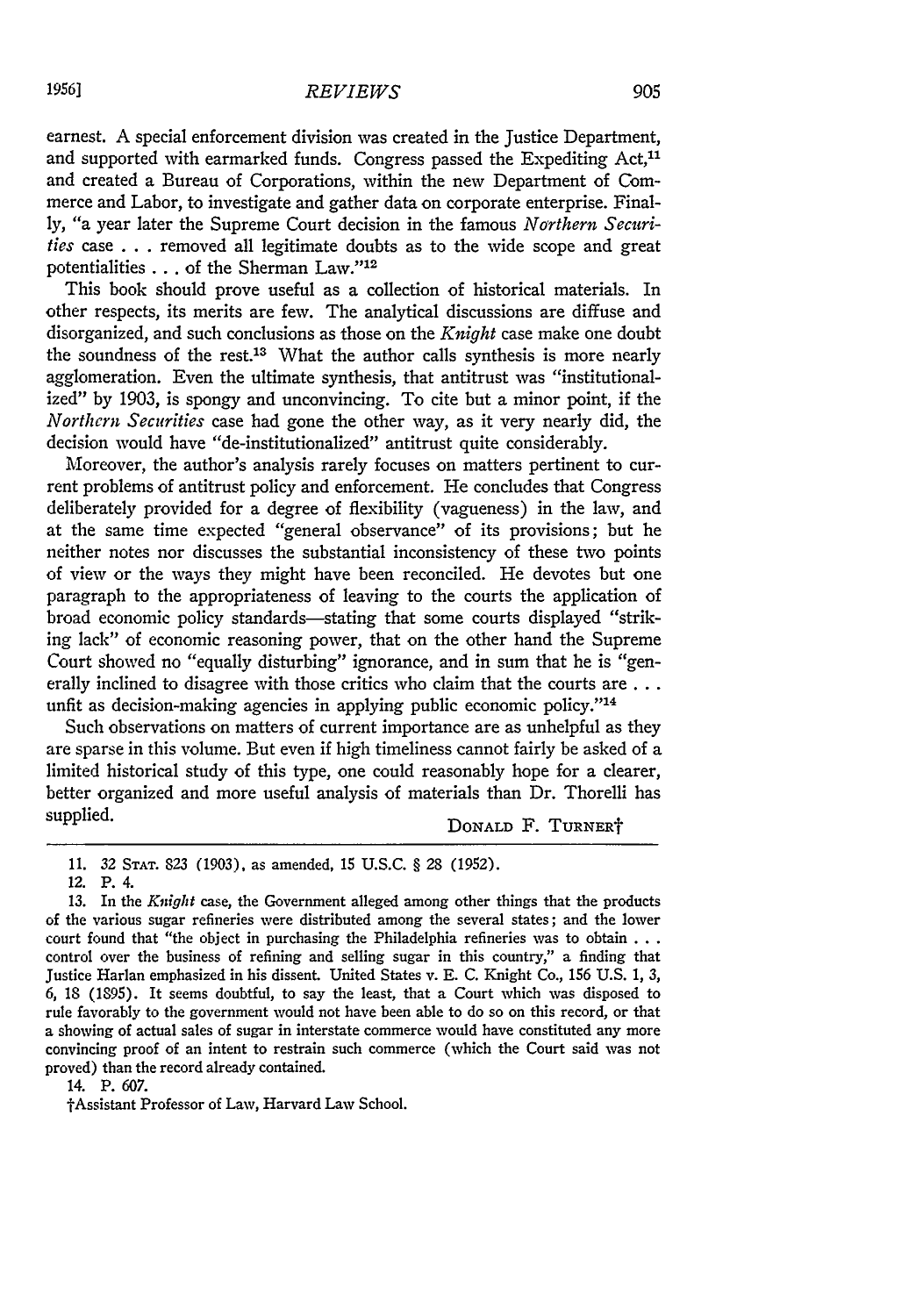**REPERTORY OF** PRACTICE **OF UNITED NATIONS** ORGANS. **By** the United Nations. New York: United Nations (distributed by the Columbia University Press), 1955. *5* Vols. and an Index Vol. still to be published. Pp. xi, 742; v, 467; v, *596;* v, 461; v, 417. \$3.50 each.

THE fifth and-for the time being-last volume of the *Repertory* of United Nations practice has now been published. It sustains the standard set by the preceding four volumes: a standard of comprehensiveness of compilation, excellence of exposition, and selectivity in summarization that is of the highest order. Together, the volumes are perhaps the single most important contribution the Secretariat of the United Nations has made to the study of the organization that so substantially reflects and affects world life. The *Repertory* takes its place as a basic tool of research into international organization, international law, international politics, national and international economics, and human rights and welfare the world over.

The object of the *Repertory-to* provide a documented treatment of the application and interpretation that have been given the United Nations Charter in practice-is realized primarily by the presentation of "a comprehensive summary of the decisions of United Nations organs,"<sup>1</sup> from the time they began to function until September 1954. "A 'decision', for purposes of the Repertory, has been defined as any act of a United Nations organ adopting or rejecting, by vote or otherwise, a proposal in whatever form made."<sup>2</sup>

The *Repertory* comprises a series of studies of the articles of the Charter, each article being considered separately and in order. Since decisions have often related to more than one article, the *Repertory* in some instances concentrates certain materials under one article and provides cross reference to others, and in other instances treats decisions with a multiple bearing in a number of places. "The treatment of a decision as 'relevant' to a Charter question," the *Repertory* notes, "is not intended to constitute a judgement whether or to what extent the decision is a ruling on that question. In this connexion, the object of the Repertory is to present the pertinent material in an organized and coherent form and thereby enable the reader to judge such questions for himself."<sup>3</sup>

In general, a standard pattern of treatment is followed. An article is typically outlined initially with a table of contents. An introductory note explains the organization of the relevant materials, and their relation to those embraced by other articles. Then a general survey treats the significant broader aspects of the practice in applying an article, and this is followed by a detailed analysis of the salient cases. There are quotations from the more important resolutions. Comprehensive footnotes throughout lead the reader to the original sources and give references to lesser decisions, and these are supplemented at times by annexes that tabulate the decisions.

**<sup>1.</sup>** Vol. I, **p. iii.**

<sup>2.</sup> Vol. I, **p.** vi.

**<sup>3.</sup>** Vol. I, **p.** vii.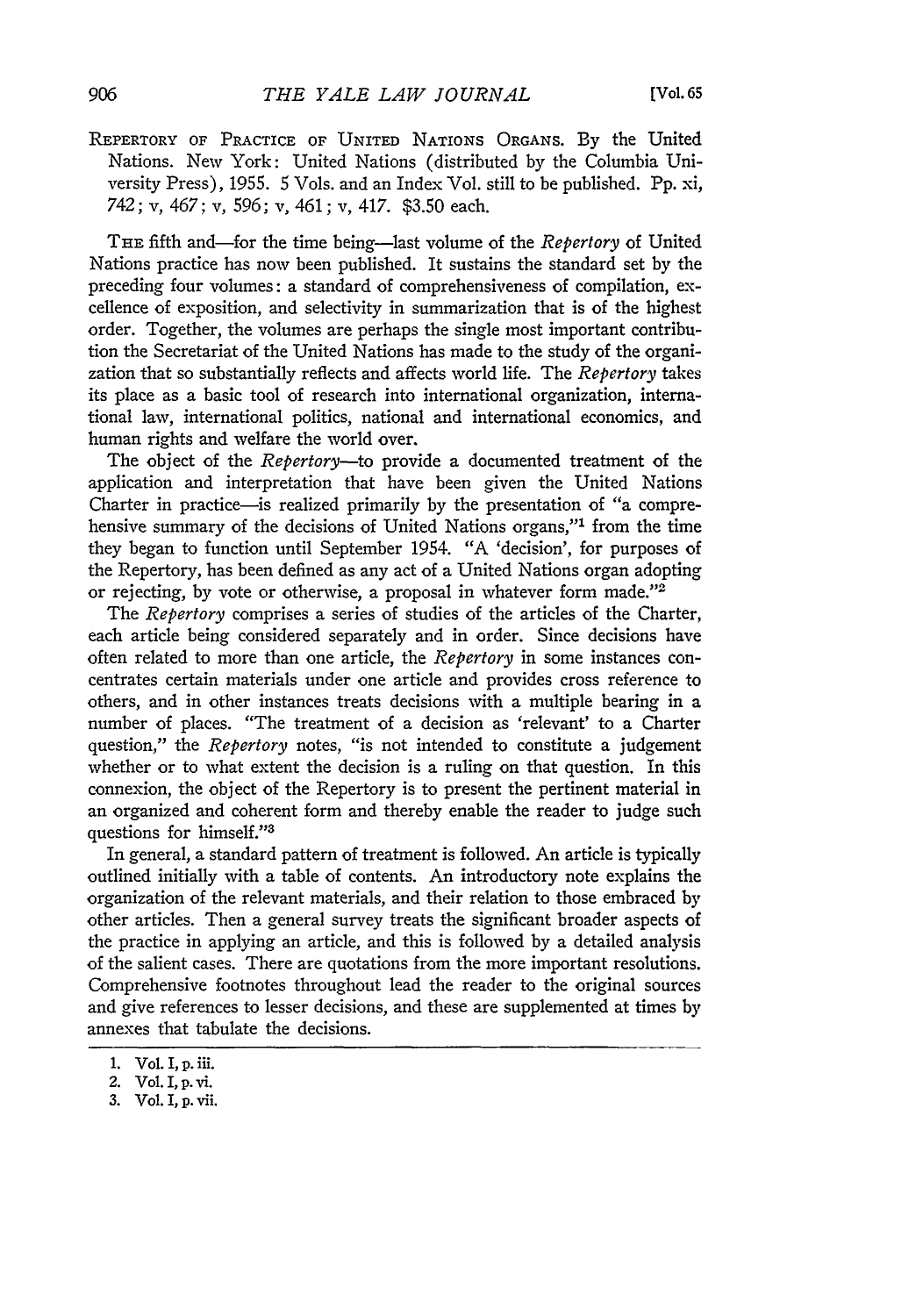The body of the *Repertory* accordingly is illustrative rather than exhaustive. For example, in speaking of the functions that article 98 empowers certain United Nations organs to entrust to the Secretary-General, the *Repertory* notes: "The Analytical Summary of Practice does not cover every single instance in which a specific function was entrusted to, or was undertaken by, the Secretary-General but, rather, includes examples of some of the more significant functions of the Secretary-General, and of decisions which indicate the scope of his authority."<sup>4</sup>

As decisions of United Nations organs addressed directly to constitutional questions are rare, the *Repertory* examines United Nations discussions in order to ascertain the respects in which decisions are relevant to the Charter. The statements of United Nations delegates are grouped together by lines of argument and summarized, as a rule without attribution. This procedure, while lending a certain pallor to the proceedings, allows the exposition to be relatively unencumbered by requirements of protocol. It permits a presentation that is pithily summary and, to a very great degree, politically unexceptionable.

Yet it is not surprising that an interpretive element occasionally creeps into a summary exposition of such masses of material as the practice of the United Nations has accumulated. Internationally objective and intimately informed as such conclusions are, they are nonetheless not lacking in point. In discussing so sensitive a subject as the breadth of his own powers, the *Repertory-which* is to say, the Secretary-General--declares: "In practice, the scope of the functions of the Secretary-General has developed to a greater extent than had been foreseen by the Preparatory Commission **....** [I]n the field of political functions, the practice of United Nations organs has established the right of the Secretary-General to intervene in the deliberations of United Nations organs and to formulate proposals to them."5 Since the extent of the Secretary-General's right to do these things has been the subject of some dispute in the past, both in the course of United Nations meetings and behind the scenes, a conclusion such as this is not merely interpretive but perhaps may be said to be itself an element of the growing United Nations practice that in part defines the powers of the organization's organs. If such a conclusion-such a restatement of the interpretation that the subsequent conduct of the parties may be said to lend to a clause of a treaty--passes without "protest" from United Nations delegates, if it is "acquiesced in" by them, it may even be argued that the established international law doctrines of protest and acquiescence would "estop" such delegates in the future from challenging the legal right of the Secretary-General to "formulate proposals" to United Nations organs.

The purposes of the General Assembly in requesting the Secretary-General to prepare the *Repertory* were, first, to facilitate its consideration at its tenth annual session, in 1955, of the proposal to hold a general conference for the review of the Charter; and, second, to contribute to knowledge and under-

<sup>4.</sup> Vol. V, p. **123.**

**<sup>5.</sup>** Vol. V, **p. 125.**